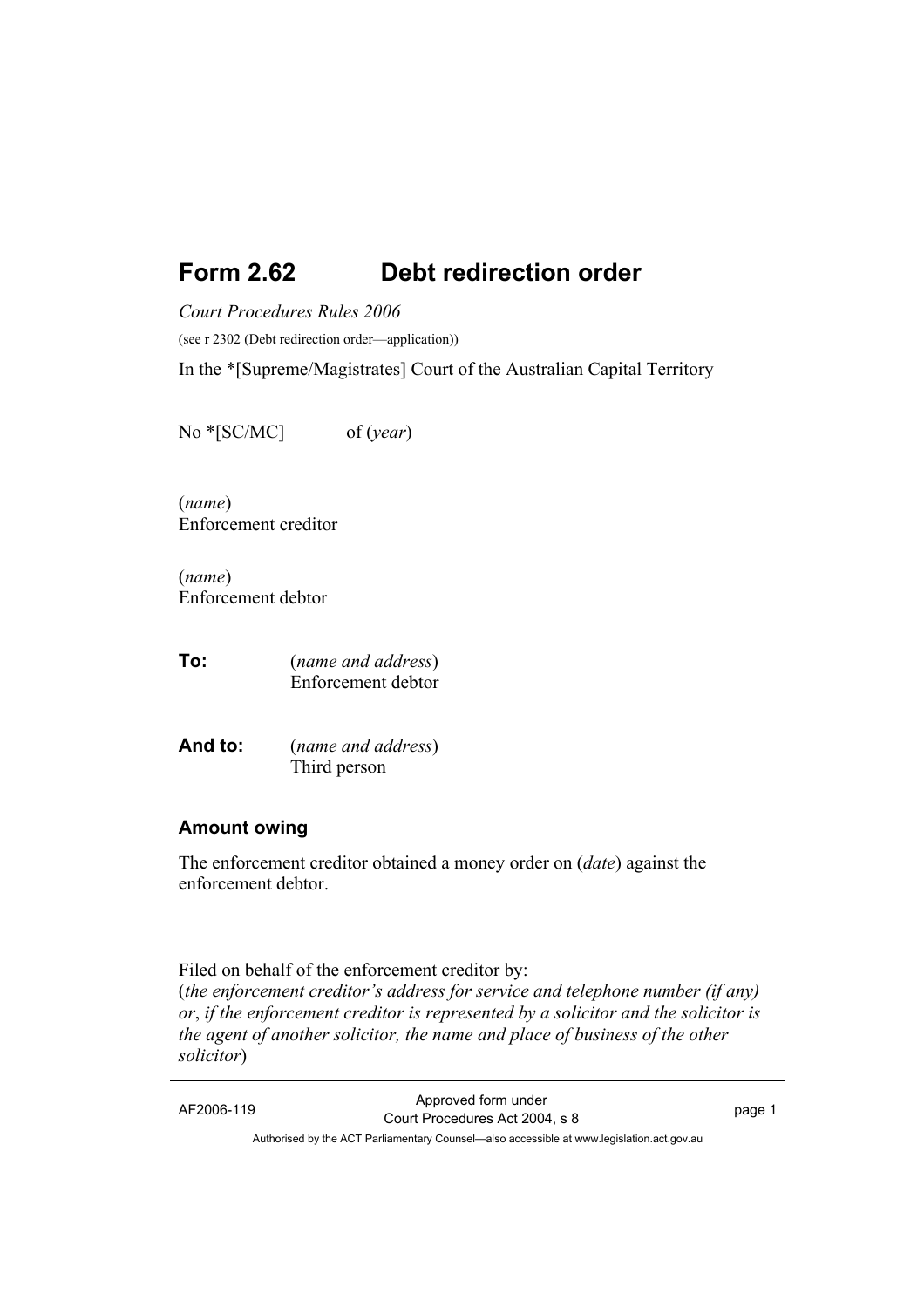The amount outstanding is as follows:

| Money order amount (including costs, if any) | $\$\ldots\ldots\ldots\ldots\ldots\ldots$                                             |
|----------------------------------------------|--------------------------------------------------------------------------------------|
| Less payments                                | $\$\ldots\ldots\ldots\ldots\ldots\ldots$<br>$\$\ldots\ldots\ldots\ldots\ldots\ldots$ |
| Plus interest                                |                                                                                      |
| Plus costs                                   | $\$\ldots\ldots\ldots\ldots\ldots\ldots$                                             |
| <b>Total owing</b>                           |                                                                                      |

# **Enforcement order**

An order is made authorising the redirection to the enforcement creditor of a debt belonging to the enforcement debtor from the third person.

The order contains the following conditions:

(a) that the third person pay to the enforcement creditor the debt owing from the third person to the enforcement debtor or so much of it that will satisfy the total owing under the money order.

(b) payment should be made to the enforcement creditor at (*address*).

## **Notice to third person**

Failure to comply with this order may be contempt of court and may entitle the enforcement creditor to obtain an order against you.

If you dispute liability to pay, you may file a notice of objection in the Court (see r 2311).

You may apply to the Court to stay enforcement of this order at any time (see r 2013). The filing of the application does not stay the operation of the order.